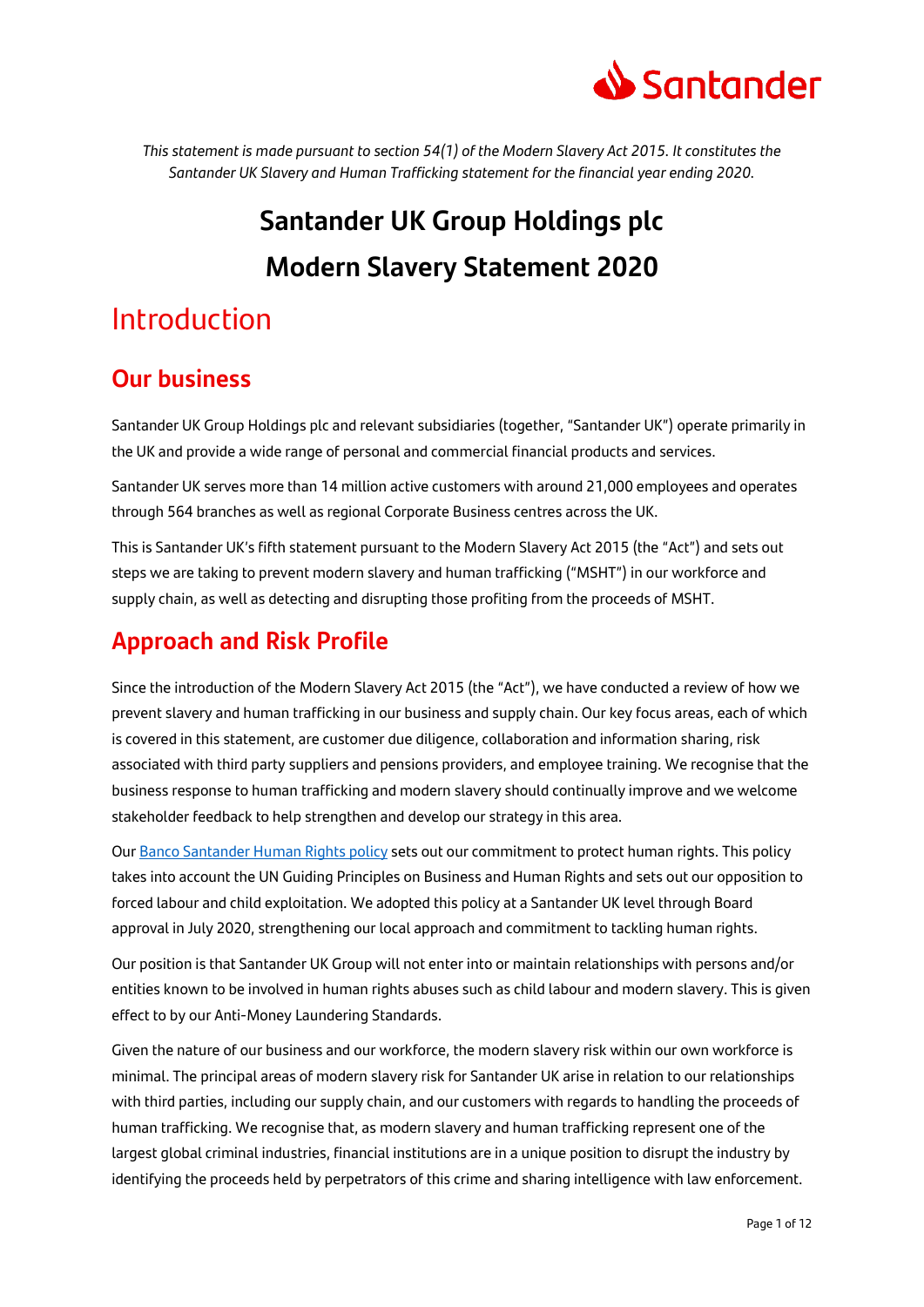## Steps taken across our business and supply chain

### **Actions taken in 2020:**

- **We refreshed our assessment of modern slavery risks in our supply chain by mapping our suppliers against global estimations and vulnerability to modern slavery using the Global Slavery Index.**
- **Our supplier assessment (FSQS) was completed by 80% of in-scope suppliers that were used by Santander in 2020, up from 77% in 2019.**
- **We continued to work with a leading consultancy and developed an enhanced remote assessment process due to the impacts of Covid-19 for on-site delivery. The control questionnaire was enhanced in line with best practice, including elements regarding modern slavery risk.**
- **We updated our third-party policies and supplier code of conduct to reflect our updated risk appetite around modern slavery and human trafficking.**

### **Targets for 2021:**

- **Complete the deep-dive thematic assessment on higher risk suppliers for Modern Slavery, and work with suppliers to complete remediation as necessary.**
- **Continue to enhance and embed the Third-Party Supplier Assessment approach, with improved remote and on-site capabilities.**
- **Invite suppliers not currently completing FSQS to do so, or request alternative assurance.**

### **Our supply chain**

### **Overview and Risk Profile**

We have over 1,300 active suppliers covered by our procurement processes, with the main categories of purchasing spend related to technology, operations, and property.

As in 2019, we re-assessed the modern slavery risk presented by our supplier profile for 2020 using the Global Slavery Index (Walk Free Foundation). In excess of 99% of our suppliers are incorporated in countries identified as low risk in the Global Slavery Index. Of the fewer than 1% of suppliers in higher risk countries, including China, Israel and India, the types of goods and services procured are generally considered to be lower risk. In 2021 we are collaborating with Stop The Traffik (Modern Slavery consultants) who are supporting Santander UK with a review of our supplier base.

We have a series of policies, guidelines, processes, and committees to manage our supply chain and risks. In 2019, these were reviewed and aligned to our risk appetite statement regarding modern slavery and human trafficking which clarifies that "the Santander UK Group will not enter into or maintain relationships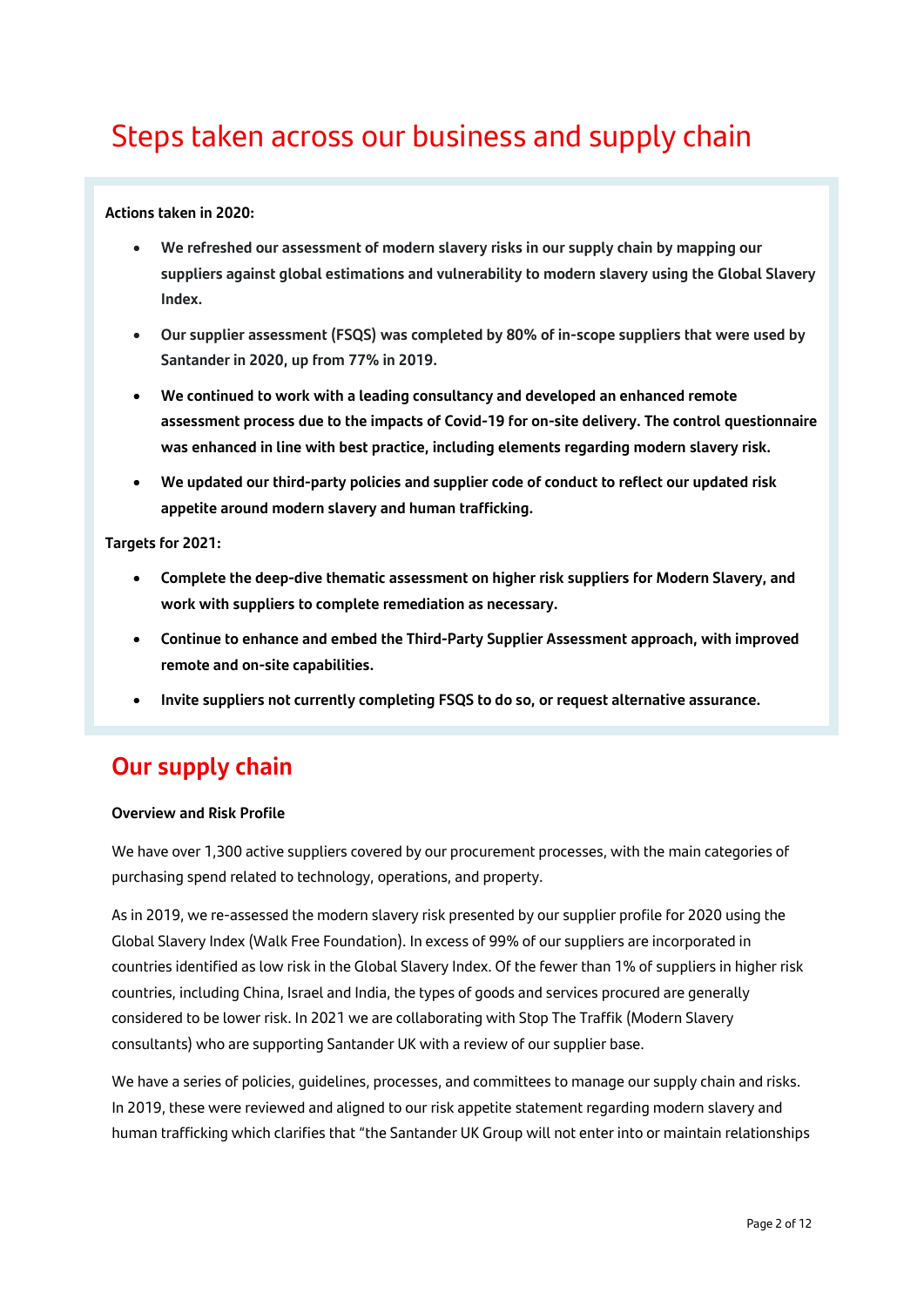with persons and / or entities known to be involved in human rights abuses (e.g. child labour and modern slavery)".

### **Policies**

Our Third-Party Outsourcing & Risk Management Policy was updated in 2019 to reflect our revised Risk Appetite Statement. This sets out processes to identify, assess, manage, and report potential risks in our supply chain, such as a requirement for an assigned Service Director and Service Manager (i.e. contract managers) for each supplier, with responsibility to minimise risk, including risks relating to modern slavery. Our Third-Party Code of Conduct also went live in 2019. This Code references our Group Human Rights Policy and International Labour Organization standards, including prohibition of forced labour. As a Living Wage Foundation accredited company, we also require employees of third-party suppliers working in our buildings to be paid the Living Wage. Furthermore, our standard contract terms include provisions relating to Human Rights and Labour Rules which are subject to periodic review. Suppliers must confirm that they comply with our Code of Conduct during onboarding. Our policy is to hold regular meetings with suppliers and work with them to ensure compliance with Santander UK standards and policies. Our Third-Party Sustainability Policy also covers Santander's commitment to tackling modern slavery from an ethical and legal perspective to ensure that it has no place within the supply chain.

### **Processes**

### *Supplier Due Diligence:*

Our core third party suppliers must complete a Financial Services Qualification System ("FSQS") assessment prior to the start of the contractual relationship with Santander UK and annually thereafter to ensure they meet our due diligence requirements. This self-assessment, which requires them to submit assurance and compliance data, is completed by the supplier and reviewed internally. In 2019, we amended our processes so that any third party supplier which fails to provide satisfactory answers to the Modern Slavery questions is subject to a formal review conducted by senior stakeholders to assess whether it would be appropriate for the supplier to be renewed/onboarded.

In 2020, we had 1,019 active in-scope suppliers, and 815 (80%) of these had completed the assessment or were deemed to be exempt. This is compared to 77% in 2019. Moving into 2021, our target is to achieve greater coverage of suppliers completing the FSQS assessment. To achieve this, we are continuing to refine our assessment of suppliers and their understanding of the Modern Slavery requirements.

### *Third -Party Supplier Control Assessments:*

In 2020, we continued working with a leading consultancy and both enhanced and adapted our approach to third party supplier control assessments ("TPSC assessments") in light of the challenges and impacts Covid-19 had on our suppliers and travel restrictions. We introduced an enhanced remote assessment questionnaire which enabled us to continue to assess key elements of the supplier control environment, validate self-attested FSQS responses, and confirm that suppliers are meeting our key requirements. Suppliers selected for assessment are prioritised based on the inherent risk of the service and a risk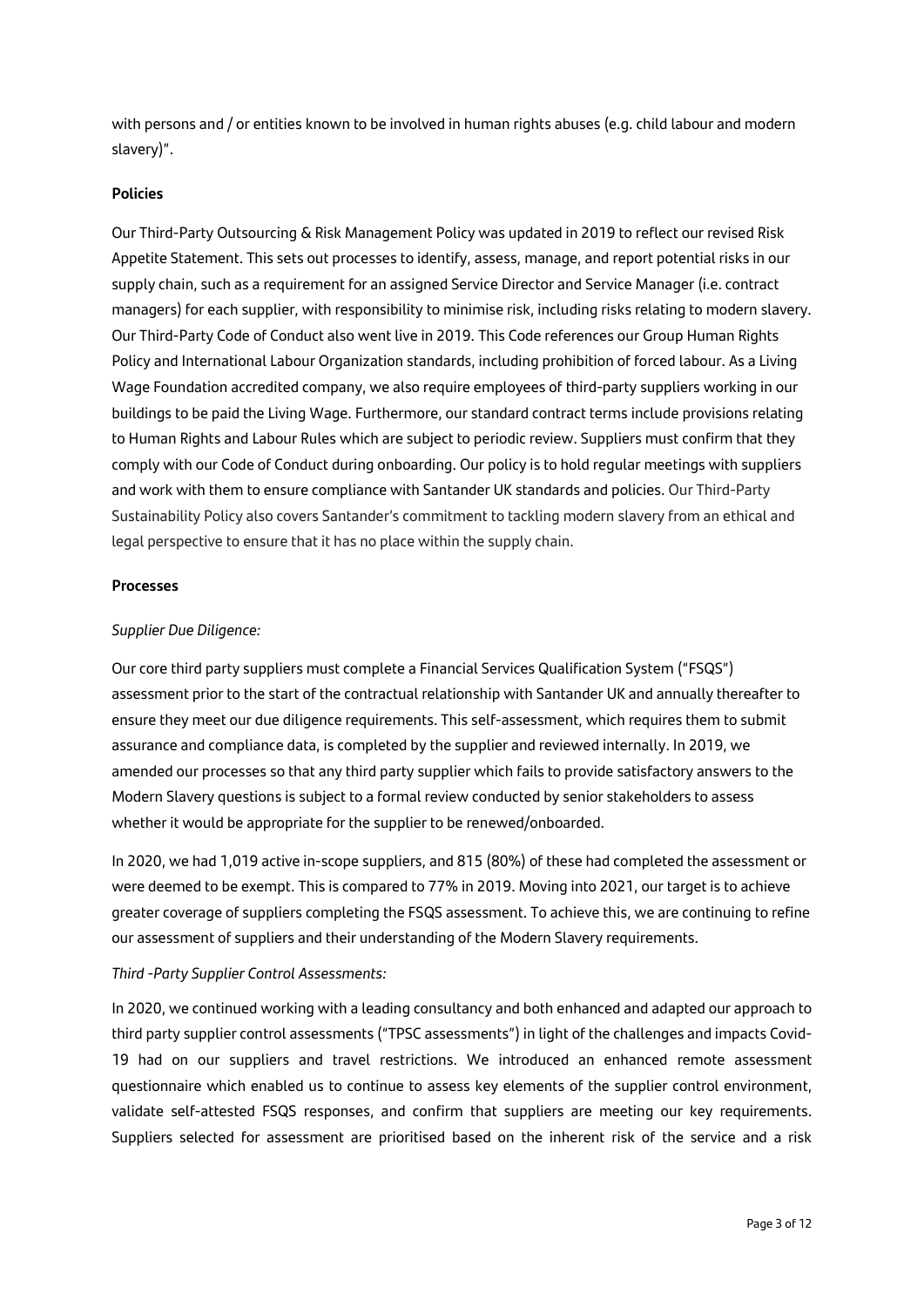assessment methodology. TPSC assessments include a review of the supplier's Modern Slavery Statement and Labour Standards policies.

In 2020 we assessed 12 suppliers, with 12 reports delivered. Due to Covid-19 impacts, 34 assessments commenced in H2 2020, with report delivery due in the first half of 2021. There have been zero findings to date related to modern slavery and/or labour standards. However, in one instance, a supplier did not provide evidence of their annual pay review for confidentiality reasons. This will be an action in their report which will be monitored and tracked through the TPSC remediation process.

In addition to the further enhancements to the TPSC assessments and the depth of testing procedures, we have committed to delivering a deep-dive thematic assessment on higher risk suppliers for Modern Slavery, of which the outputs will be finalised in 2021 and forms part of our continuous improvement programme of work. We also intend to continue to work with a leading consultancy to deliver TPSC assessments throughout 2021, whilst exploring other industry initiatives on approaches to supplier control assessments which are currently under pilot.

### **Committees**

Our Third-Party Risk & Supplier Forum reviews third party supplier risks and provides a mechanism to escalate key issues identified to senior risk fora within our corporate governance framework. These would be escalated to our Reputational Risk Forum (RRF), launched in 2018. The RRF has Executive Committee members, including our Chief Legal & Regulatory Officer, and this forum holds ultimate responsibility for reviewing modern slavery risks with third party suppliers. This forum reports to our Board Responsible Banking Committee.

### **Effectiveness of our procurement policies and procedures**

We believe that our supplier due diligence policies and procedures mitigate the risk that slavery and human trafficking might take place within our supply chain. Our enhanced approach to TPSC assessments further increases the visibility we have over our key suppliers, while our Modern Slavery risk appetite has been reflected in tougher new processes surrounding the Modern Slavery questions within our FSQS assessments. However, we need to continue to work towards full coverage of suppliers completing FSQS assessments when requested, and to further improve our visibility and mitigation of modern slavery risk in the supply chain.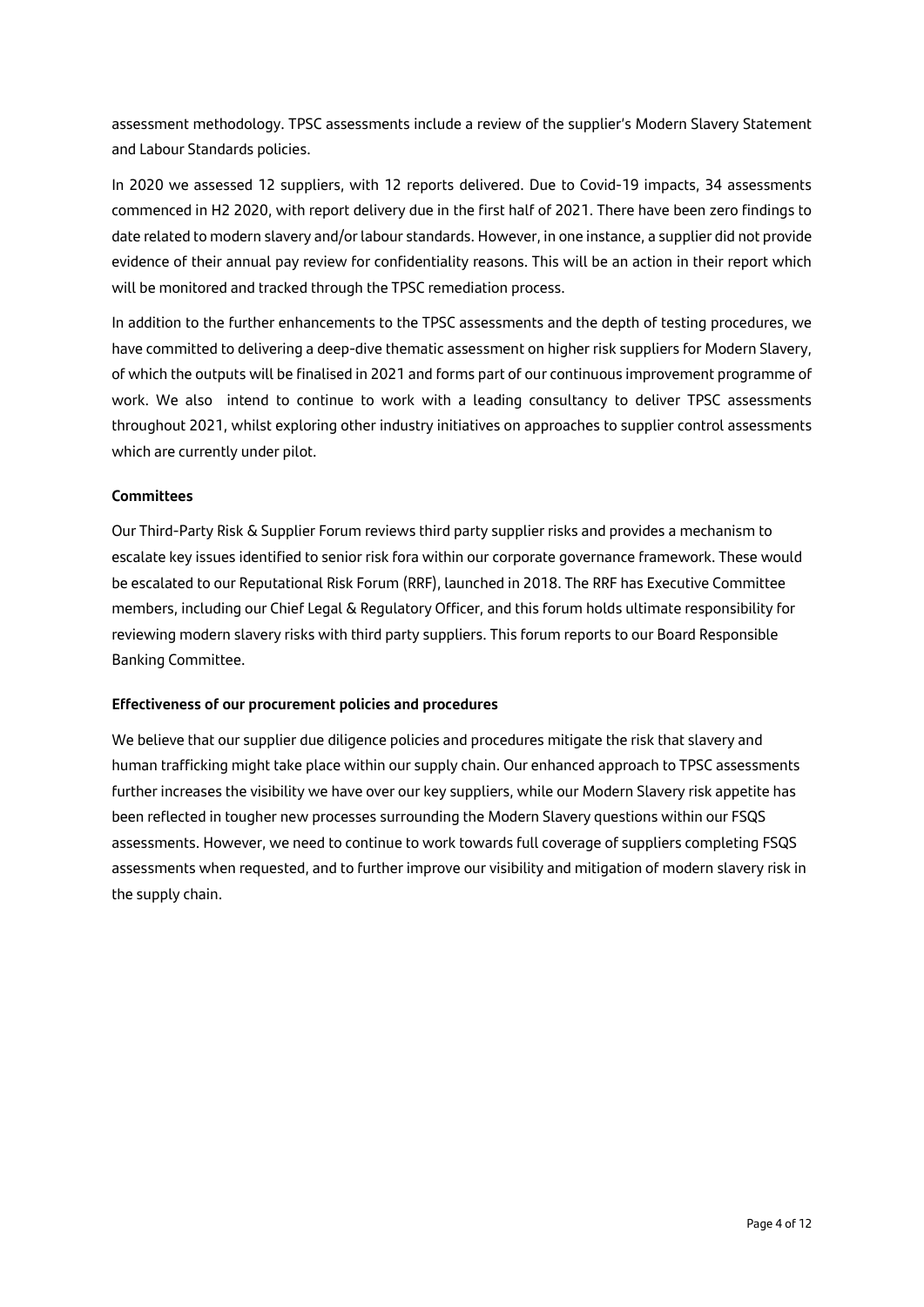### **Our customers**

**Actions taken in 2020:**

- **Supported to create a National Crime Agency (NCA) alert on recruitment agencies and modern slavery, detailing the typology and providing indicators that were shared across the industry and law enforcement.**
- **Collaborated in intelligence-based investigations to successfully disrupt criminals profiting from this illegal industry.**

### **Targets for 2021:**

• **Continue to drive UK-wide Anti-Financial Crime education and awareness initiatives.**

We recognise that, as a financial services business, our greatest impact on prevention of human trafficking and modern slavery is to identify the proceeds of this crime. Human trafficking is a serious predicate offence to money laundering and generates \$150bn a year in profits for traffickers, according to International Labour Organization (ILO) estimates. As such, our Financial Crime team and Financial Intelligence Unit continue with focused efforts to address money laundering associated with human trafficking and modern slavery.

The SAN UK Anti Money Laundering Standards prohibit relationships with customers who are known to be engaged in human rights abuses, including modern slavery/child labour. Any customer who is alleged to be involved in the same is subject to enhanced due diligence and review by our Onboarding and Exits Forum. External suspicious activity reports are made to the NCA where we suspect Modern Slavery activity. The Standards also outline the variants of Modern Slavery in detail, providing guidance on red flag indicators and the offences as defined by the Modern Slavery Act 2015. Colleagues are also guided on the escalation routes and obligations to report any suspicions or concerns that a customer is partaking in, or a victim of, Modern Slavery activity. The Standards provide contact details for both the Modern Slavery Helpline and Stop the Traffik.

We recognise the importance of collaboration and information sharing and have developed strong relationships with key stakeholders, including the NGO 'Stop The Traffik', so we can understand more about the risk of Human Trafficking, and what we can do to ensure these crimes are detected and disrupted. We are also committed to sharing intelligence with the National Crime Agency and industry organisations such as the Joint Money Laundering Intelligence Task Force (JMLIT). Operational engagement through the JMLIT and its expert working groups, including the Human Trafficking, Modern Slavery and Organised Immigration Crime Group, has supported intelligence-led investigation and analyses. Together, we have developed typologies to detect possible human trafficking. Working with Stop The Traffik, the Gangmasters & Labour Abuse Authority, NCA and NatWest Group, a NCA Alert was created, detailing the specifics of the typology and providing indicators that can be used across the industry and law enforcement to facilitate detection and disruption of modern slavery through recruitment agencies. This alert was distributed by the NCA and shared with all JMLIT members.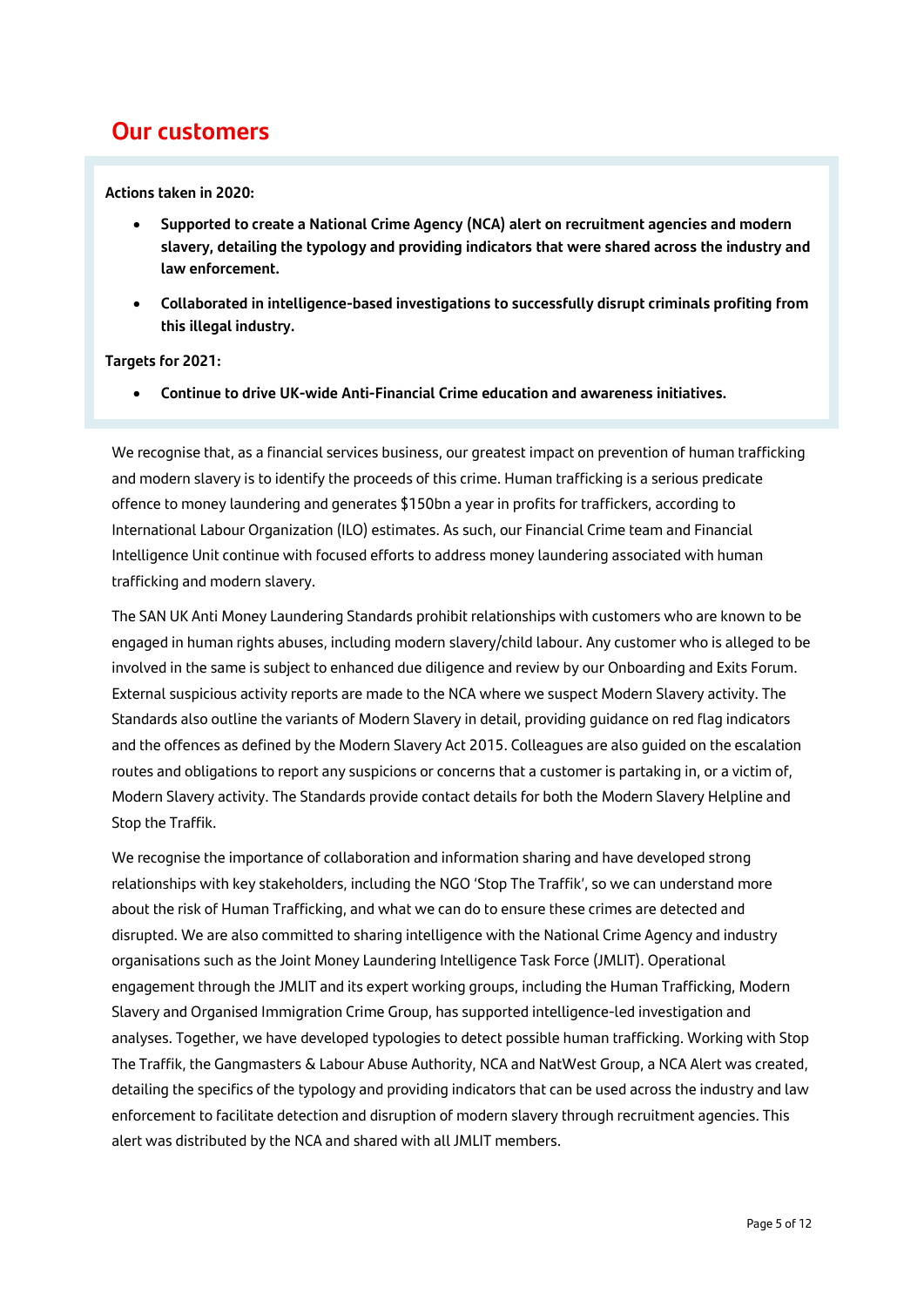In 2021, we will continue to focus on developing typologies that will help us identify human trafficking or related crimes, and on sharing these with the industry and other financial crime professionals.

This year our Financial Crime Investigations team were actively involved in various cases. In one of these, we launched an intelligence investigation into modern slavery in the textile industry in Leicester. Through the investigation, a number of customers were identified and investigated and subject to analysis to detect potential indicators and behaviours which could be shared with investigation and front line colleagues for awareness and the business to enhance anti-money laundering (AML) controls. Banking services were removed from a number of customers, thereby disrupting their illicit money-flow. In another case, we received intelligence from our membership of the JMLIT regarding individuals suspected of trafficking persons into the UK for sexual exploitation. Our investigation identified a number of additional subjects previously unknown to law enforcement and suspicious activity reports were submitted. Banking services were withdrawn from the identified customers.

In 2019, we reported that we had expanded our list of high-risk industries, on which we undertake enhanced due diligence, to include adult entertainment businesses, which are considered a potential modern slavery risk given that forced sexual exploitation is estimated to generate two-thirds of the global profits from modern slavery and human trafficking. In 2020, Santander have collaborated with the National Crime Agency to create an alert on the sexual exploitation of adults in the UK. This will be used to facilitate detection and disruption of human trafficking and modern slavery by providing an updated typology and indicators.

### **Effectiveness of our financial crime approach**

We believe that our co-operation with other stakeholders, including financial institutions, law enforcement and specialist NGOs, is an important and effective tool in the ongoing fight against modern slavery and human trafficking. As a result of reports made by Santander during 2019 and 2020, we understand that the activities of criminals seeking to profit from modern slavery and human trafficking have been disrupted by law enforcement. We are proud to have played a role in ensuring that those criminals can be brought to justice, but we recognise that continued vigilance and co-operation will be necessary across the financial industry to help prevent modern slavery and human trafficking.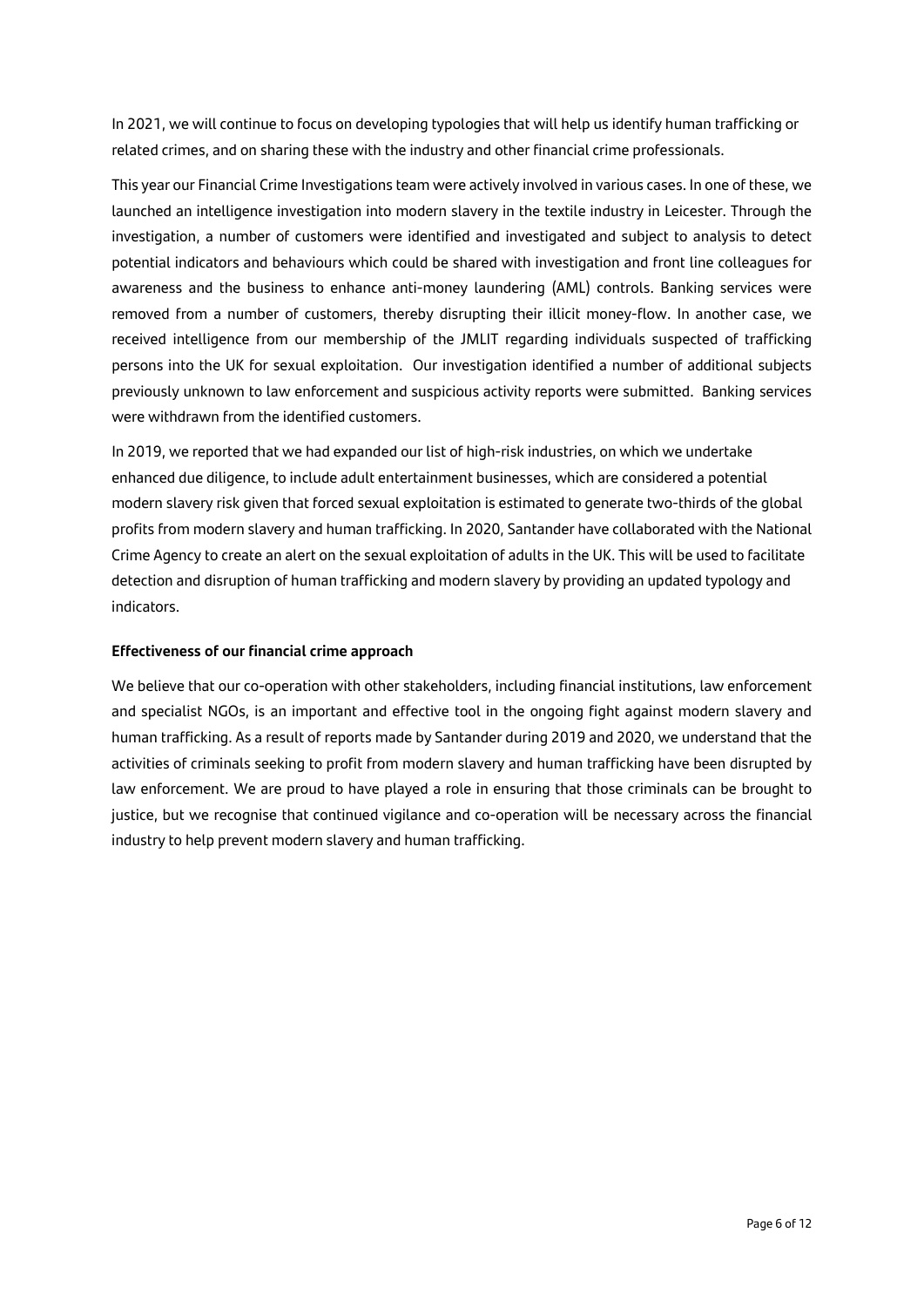### **Our workforce**

**Actions taken in 2020:**

- **We developed a targeted training with Stop the Traffik to raise awareness for colleagues to detect and disrupt modern slavery and human trafficking, launched virtually in Q4 2020.**
- **Specific training delivered to key stakeholders in the business through workshops and strategy events.**
- **2020 mandatory Financial Crime training included a training video with a case study developed from a real life event, focused on the behaviours and transactions of a customer that could indicate human trafficking.**

**Targets for 2021:**

• **Leverage partnership with anti-human trafficking NGO "Stop the Traffik" to improve our controls, processes, and policies across the organisation in order to prevent modern slavery.**

As a UK financial services organisation, we have a high-skilled workforce at low risk for modern slavery. To ensure none of our employees are victims of human trafficking or modern slavery, we have a range of policies and processes in place.

All of our employees and contractors are required to go through a vetting process, which includes making sure they have a right to work in the UK. Every employee has a contract of employment that sets out the terms and conditions of their employment, and part-time employees have the same Terms and Conditions and the same access to benefits as our full-time colleagues. We engage with third party suppliers to provide additional staff resource based on business demand. These staff receive no less favourable terms and conditions than our permanent workforce and we work in compliance with the UK's Agency Worker Regulations. We pay employees a real living wage and have been an accredited Living Wage employer since 2015. We regularly review payroll data to check for duplicates or wages being paid into others' accounts. Santander UK has a successful history of working in partnership with its recognised trade unions, Advance and the Communication Workers Union (CWU), who collectively negotiate on behalf of our UK workforce (approximately 99.5% of colleagues). Both trade unions are affiliated to the Trades Union Congress. We consult Advance and the CWU on significant proposals including those relating to change across the business at both national and local levels.

### **Training**

Colleagues across the organisation are provided with regular and up-to-date training, to ensure they have the tools to deter, detect and disrupt financial crime. Our staff are our eyes and ears, and understand that we all have a part to play in preventing financial crime. San UK senior leadership are strong advocates of our Anti Financial Crime Culture, which is the heart of our Anti Financial Crime Strategy. At Santander we take tackling financial crime seriously, and it is for this reason that we fully embed our Anti Financial Crime Culture in all communications that are sent across the Financial Crime function and across the whole bank.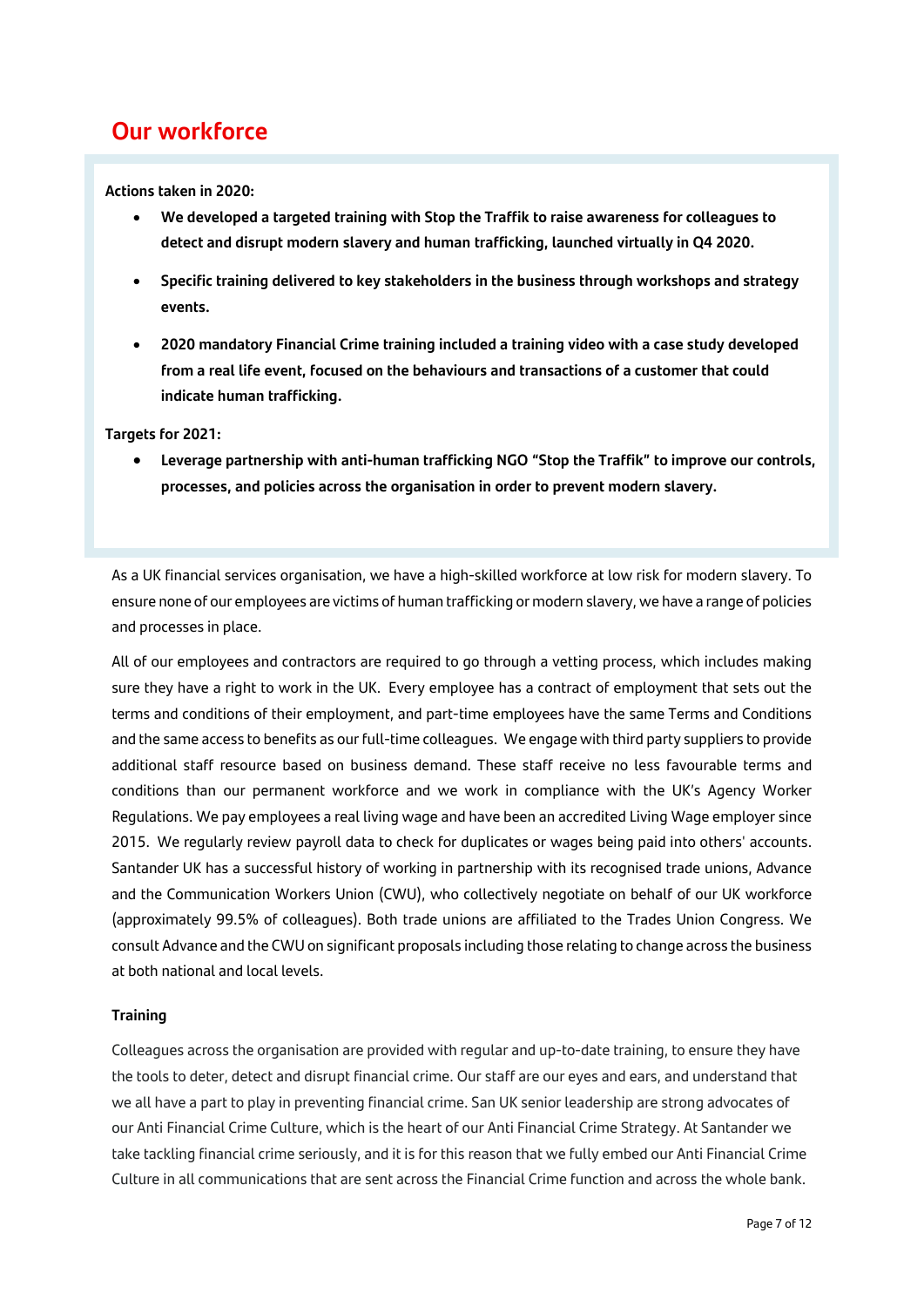Fighting Financial Crime training was mandatory for all employees in 2020. This included a video-based real-life human trafficking case study seen in a branch, highlighting indicators, interaction and setting out what action should be taken if suspicion exists. We also launched video training developed by the Santander Vulnerable Customers team for all colleagues. This focused on the impacts of labour exploitation on victims and communities.'

We have continued a relationship developed in 2019 with Stop the Traffik, centred on developing our employee awareness through targeted trainings and building internal expertise. In 2020, Anti Financial Crime Strategy held a virtual three-day conference with over 400 colleagues in attendance and external speakers from the National Economic Crime Committee and Stop the Traffik, raising awareness on the harms and red flags of human trafficking. Sustainability and Stop the Traffik delivered a workshop in September 2020 with key stakeholders from across Santander, including Anti Financial Crime, HR, Pensions, and Vulnerable Customers teams. This helped us benchmark our efforts and identify ways to continually improve our policies and processes.

During 2020, we collaborated with Stop the Traffik to create a visual training package for Line 1 and High Risk role colleagues. These are mainly customer-facing roles including branch staff, contact centre staff and business relationship managers. The training aims to educate colleagues with up-to-date red flags and indicators, as well as dispelling some of the common misconceptions and stereotypes and empower our colleagues across the Bank to detect, deter and disrupt human trafficking and modern slavery, protect our most vulnerable customers & communities, and enhance financial crime culture. The training was launched in December 2020, and by the end of Q1 2021, 91% of colleagues in scope have completed the training, with positive feedback on how this has helped colleagues spot signs of potential human trafficking and modern slavery.

Santander Financial Intelligence Unit (FIU) and Learning & Development teams are releasing a series of podcasts on Financial Crime available to all Santander UK colleagues which includes one on the subject of Modern Slavery. The podcast features Stop the Traffik and the Senior Manager of the FIU in a discussion about modern slavery and the role of banks. This develops our anti-financial crime culture and will educate and inspire colleagues on the role they can play and their capability to act in combatting this crime.

### **Whistleblowing**

We expect our people to act with the highest standards of business conduct at all times to protect our reputation and contribute to a culture that is free from corruption, risk of compromise or conflicts of interest. These principles are set out in our Ethical Code of Conduct and supported by our values and behaviours.

At Santander UK, we encourage a "speak up" culture. In our 2020 Global Engagement Pulse Survey, 83% of our people told us that they feel that they can report unethical behaviour or practices without fear of retaliation. Our people can raise concerns about any malpractice with us through internal and external reporting channels, including any issues relating to modern slavery or human trafficking. The whistleblowing policy is supported by annual training for all colleagues, and we have a zero-tolerance approach to victimisation of whistleblowers. Concerns can be raised on a named or anonymous basis. The whistleblowing policy covers all permanent and temporary employees, including those in any subsidiary or joint venture, as well as contractors and agency workers or similar, directors and non-executive directors. A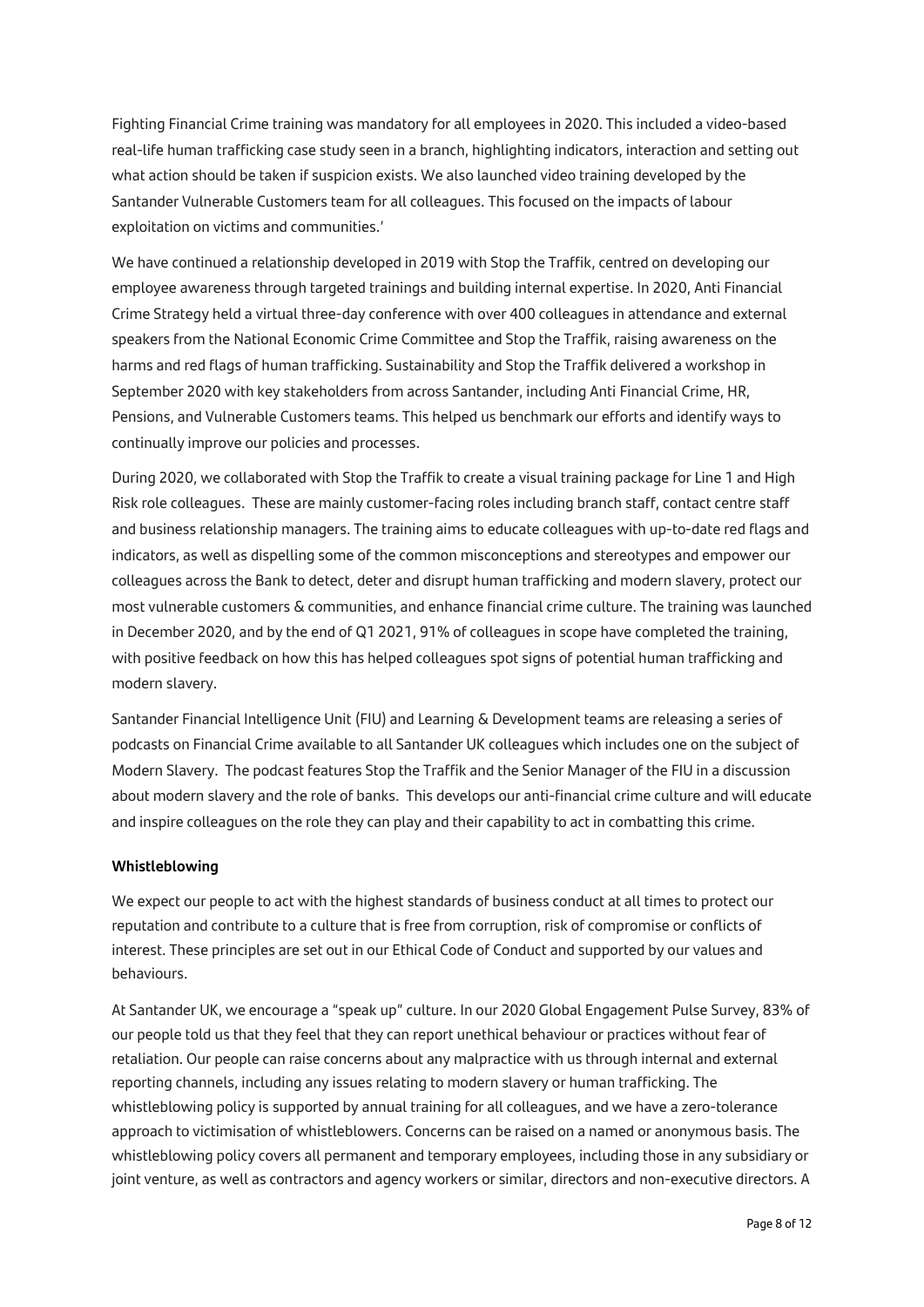channel for our third-party suppliers to report concerns over wrongdoing or misconduct involving Santander UK employees or contractors is also available.

### **Effectiveness of our workforce policies and processes**

We consider that our policies and procedures are highly effective at ensuring that slavery and human trafficking are not taking place directly within our business. All our employees and contractors are required to go through a vetting process, which ensures they have a right to work in the UK. This is effective at ensuring that our employees and contractors have not been subjected to human trafficking.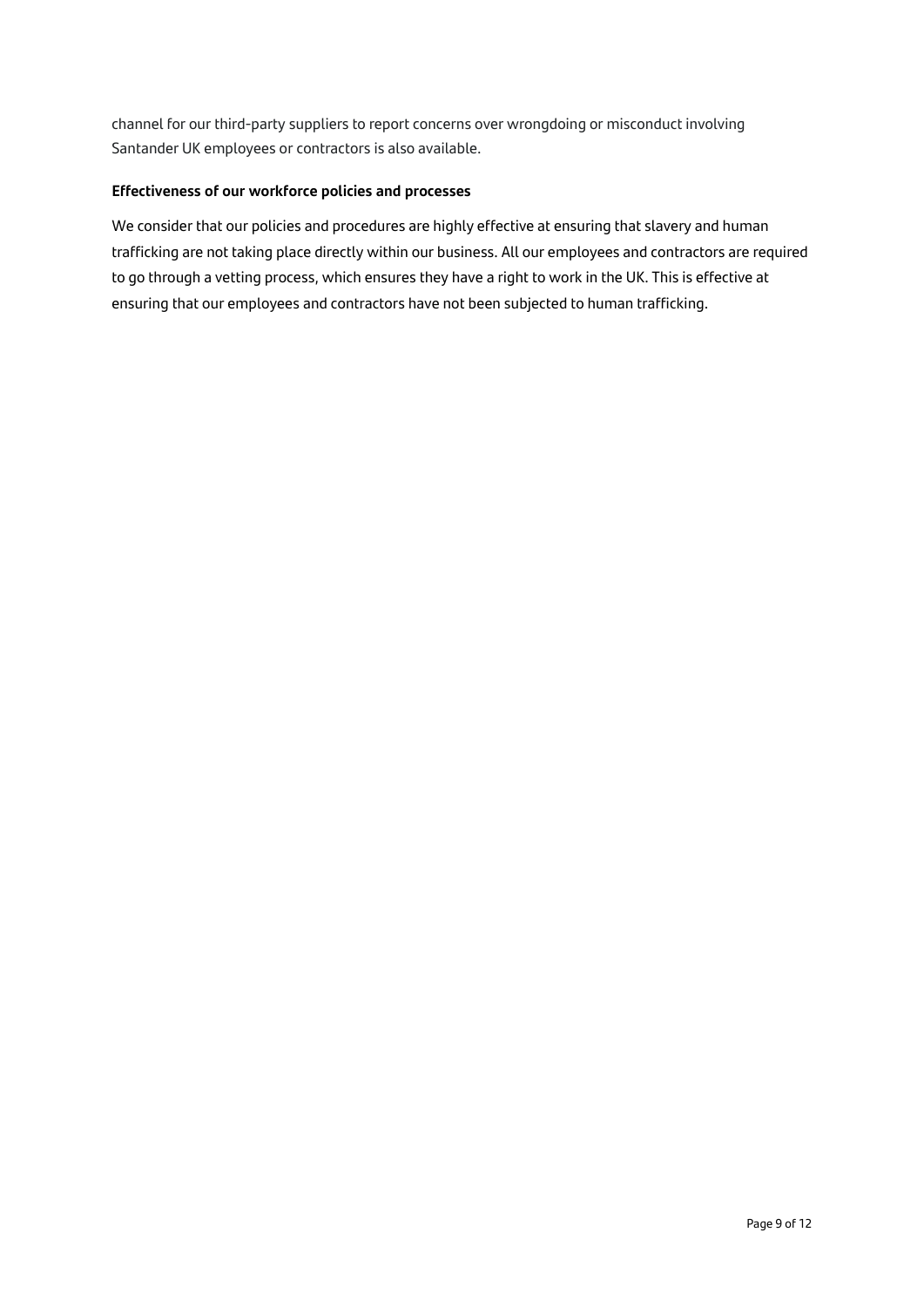### **Our pension schemes**

### **Actions taken in 2020:**

- **Completed modern slavery risk analysis of our pension fund managers and third-party suppliers.**
- **For the fund managers and third parties who did not produce or are not required to produce a Modern Slavery Statement, underlying asset and Environmental, Social and Governance (ESG) reviews were carried out.**

### **Targets for 2021:**

- **Further embed modern slavery risk analysis into our pension scheme specific policies.**
- **Repeat this analysis as part of our modern slavery due diligence.**

We have reviewed our pension arrangements to assess whether the relevant fund managers comply with the Act and have taken appropriate steps to help prevent slavery and human trafficking.

Our review covered 36 fund managers and found that 23 fund managers had produced modern slavery statements setting out credible steps to help prevent slavery and human trafficking. The remaining 13 fund managers were either not subject to the Act or had not produced a satisfactory Modern Slavery Statement.

Following this initial review, we have worked with the pension fund trustees to carry out an analysis of the 13 fund managers which did not pass our initial review. The analysis considered issues such as the jurisdiction of investment; and the industry sector invested in. Where available, there was also an analysis of their Environmental, Social and Corporate Governance Policy and our investment advisors review of the fund manager's ESG credentials, to provide a view of the steps taken by each fund manager to avoid supporting modern slavery or investing in companies which carry a significant modern slavery risk.

The result of this analysis was that, for 11 of the 13 fund managers, the Modern Slavery Risk was identified as being 'low' due to a combination of (i) investing in countries with a low incidence of modern slavery, such as the USA and EU countries; and (ii) investing in low-risk sectors such as technology, healthcare or financial services.

In respect of the two remaining fund managers, the analysis of their Environmental, Social and Corporate Governance Policy highlighted that both fund managers have extensive and robust policies in place meaning that they would not invest in companies with a high risk of Modern Slavery issues. Both fund managers commonly invest alongside governmental or transnational organisations, or alongside NGOs, and this requires extensive recognition of social issues such as Modern Slavery risk within the fund manager investment policies.

In the case of all 13 fund managers, they are considered to be in 'run-off' as there are no plans to renew their contracts beyond current arrangements.

Our process also includes third party suppliers, who we engage to provide services to our pension scheme. We reviewed 27 suppliers, of which 18 had provided statements pursuant to the Act. The remaining 9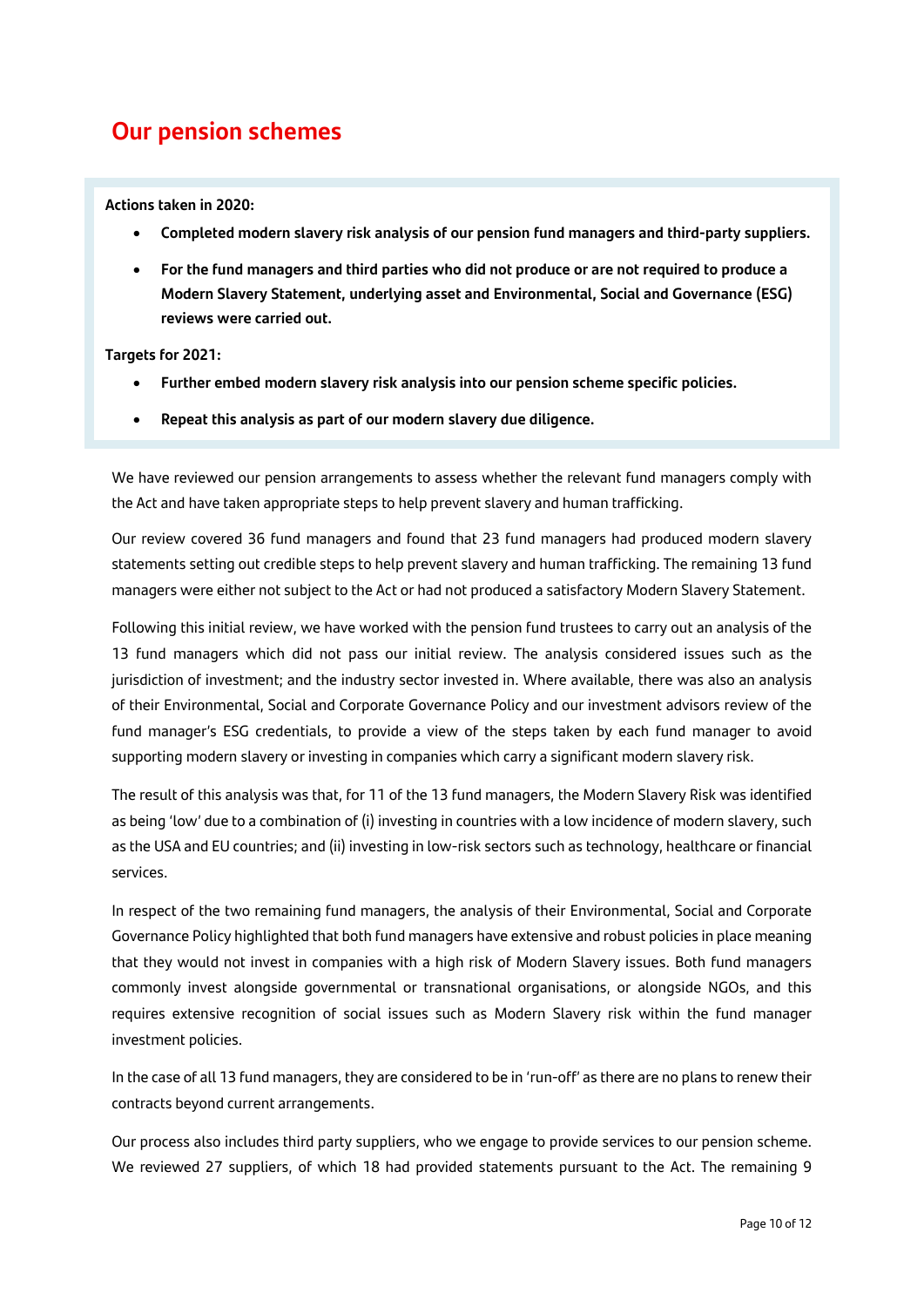suppliers were not required to produce statements as they did not meet the necessary criteria. Nevertheless, we reviewed the industry and jurisdictions of these suppliers to determine whether they were at medium or high risk of slavery. Given they were all providing professional services, we concluded the risk was low.

In addition, in 2020, the trustees of the Santander UK Group Pension Scheme received training on modern slavery and human trafficking risks.

### **Effectiveness of our pension scheme review**

As a result of the above review, we believe that there is no significant Modern Slavery risk arising from fund managers or third parties in the Santander pension schemes at present. In 2021, we hope to work with the fund managers who did not produce a statement in 2020, to request they produce a statement for year ending 2021.